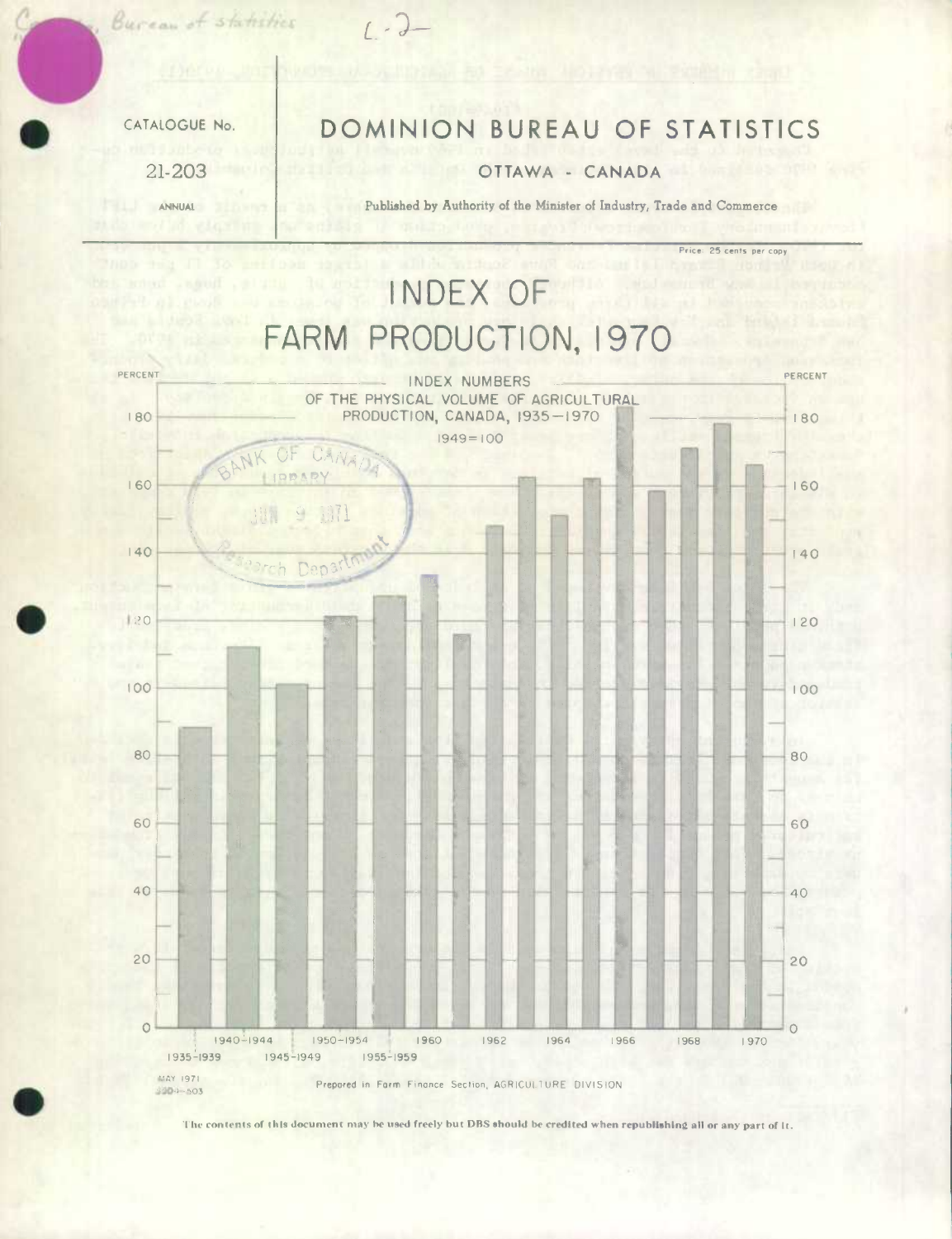## ( 1949=100)

Compared to the level established in 1969 overall agricultural production during 1970 declined in all provinces except Ontario and British Columbia.

The largest decrease occurred in Saskatchewan where, as a result of the LIFT (Lower Inventory For Tomorrow) Program, production of grains was sharply below that for 1970. In the Maritime Provinces production dropped by approximately 2 per cent in both Prince Edward Island and Nova Scotia while a larger decline of 11 per cent occurred in New Brunswick. Although increased production of cattle, hogs, hens and chickens occurred in all three provinces, the output of potatoes was down in Prince Edward Island and New Brunswick while egg production was lower in Nova Scotia and New Brunswick. Overall production in Quebec remained almost unchanged in 1970. The increased production of livestock and poultry was offset by a reduced dairy production. Although the output of dairy products in Ontario showed a slight decline there was an increase in production of grains, potatoes, cattle, hogs and poultry. In all three Prairie Provinces the considerable decline in wheat production resulting from the LIFT Program mentioned above brought about a decline in production in Manitoba, Saskatchewan and Alberta of 5.7, 24.5 and 4.4 per cent respectively. Apart from a small decline in the output of potatoes in Manitoba and lower production of calves in all three provinces, almost all other items showed an increase in 1970 compared with the previous year. Higher production of potatoes, cattle, hogs, poultry, dairy products, eggs and fruits in British Columbia more than offset a slight decline in grain production and provided an increase over the previous year of 5.4 per cent.

The index has been developed as an index of unduplicated gross farm production and, in its construction, provision was made to avoid double-counting of farm output. Within a province, such double-counting could occur when feed grains, credited to field crop production, are fed to livestock and appear later as livestock and livestock products. Interprovincially, this duplication could occur when feed grains produced in one province are fed in another, and when feeder cattle raised in one section of the country are shipped to another for finishing.

To avoid intraprovincial duplication, the quantities of farm products included in the index are limited to (1) those sold by farmers (except direct inter-farm sales), (2) amounts consumed in farm homes on farms where produced, and (3) amounts equal to changes in farm-held Inventories of grains and livestock. Interprovincial duplication is largely eliminated by making adjustments for those cases where provincial agricultural production depends in part upon feed grains and feeder cattle from other provinces. This duplication is eliminated before the calculation of the index numbers by deducting from total provincial production, valued in terms of base year prices, the value of the contribution of the other provinces, also in terms of base year prices.

Laspeyre's formula has been used in the preparation of the index of farm production so that it expresses, for each year, production as a percentage of the gross output in the base year. The index numbers for the period 1947 to date have been constructed on a time and weight base of 1949=100. For the years 1935 to 1946, they were constructed on a time and weight base of 1935-39=100. The index numbers for the years 1935 to 1946 were linked to the series for 1947 to date by applying to the original index numbers for each of the early years the ratio of the index numbers for 1947 (1949=100) to the index numbers for 1947 (1935-39=100). For the years 1947 to

(1) Excludes Newfoundland.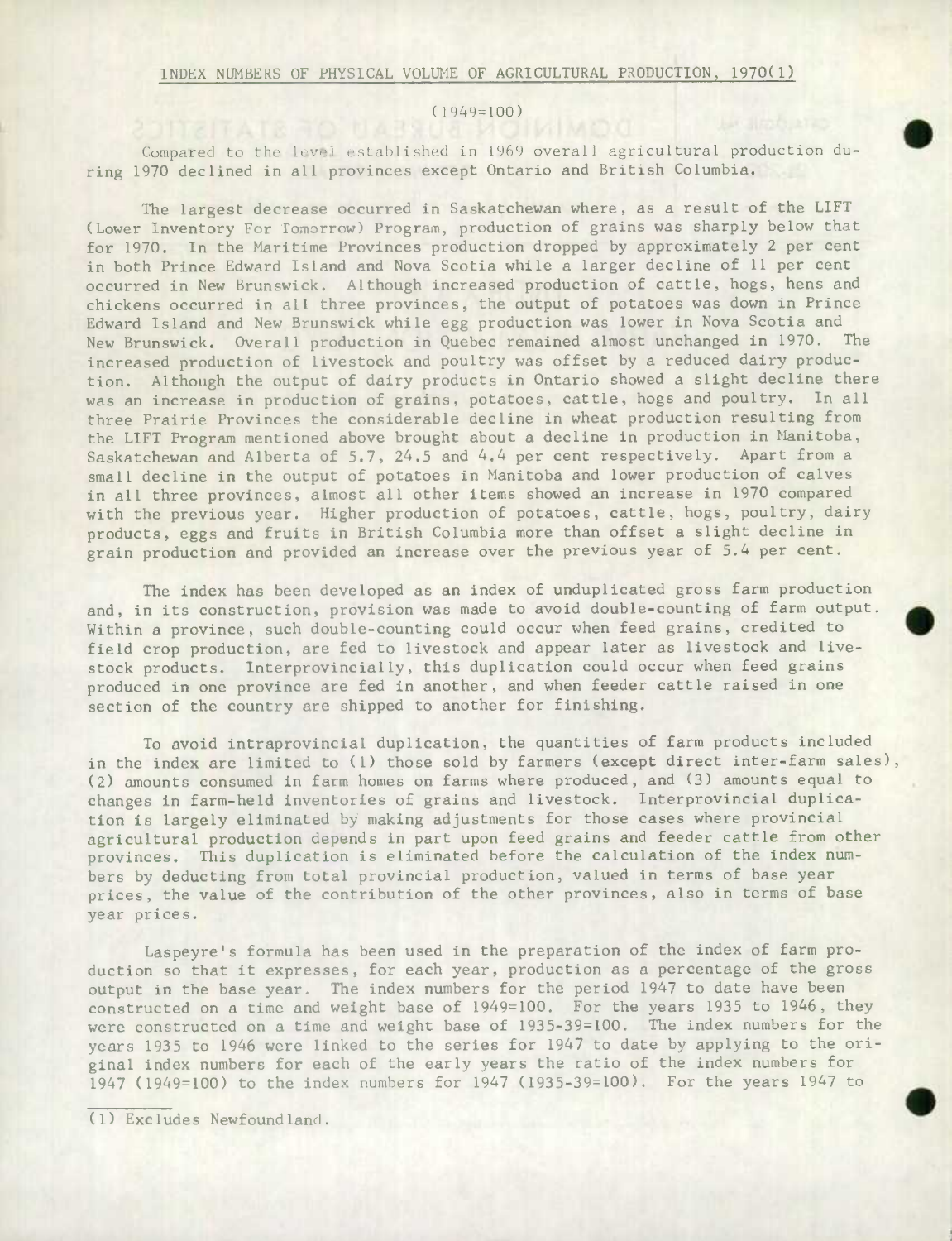date, the agricultural products included in the index are, in so far as statistics are available, all commodities produced on farms for sale (except direct inter-farm sale), consumption in farm homes or additions to farm inventories. This commodity content is in contrast with that for the years 1935 to 1946 which, when the index numbers were originally developed, was limited to the major items of production. The use of only the major items of agricultural production in these early years provided a fairly accurate measure of gross agricultural output, but with the need to develop a net index of farm production it has been necessary to increase coverage as close to 100 per cent as possible.

For more information concerning the development of this index from its original base of 1935-39=100 to its present base of 1949=100, please refer to the report on the Index of Farm Production for 1966.

The estimates contained in this report are based on many sources. These include: Census of Agriculture; periodic Bureau surveys of the production of crops, livestock and animal products; and agricultural statistics arising out of the administrative responsibilities of various government departments both Federal and Provincial.

 $\bullet$